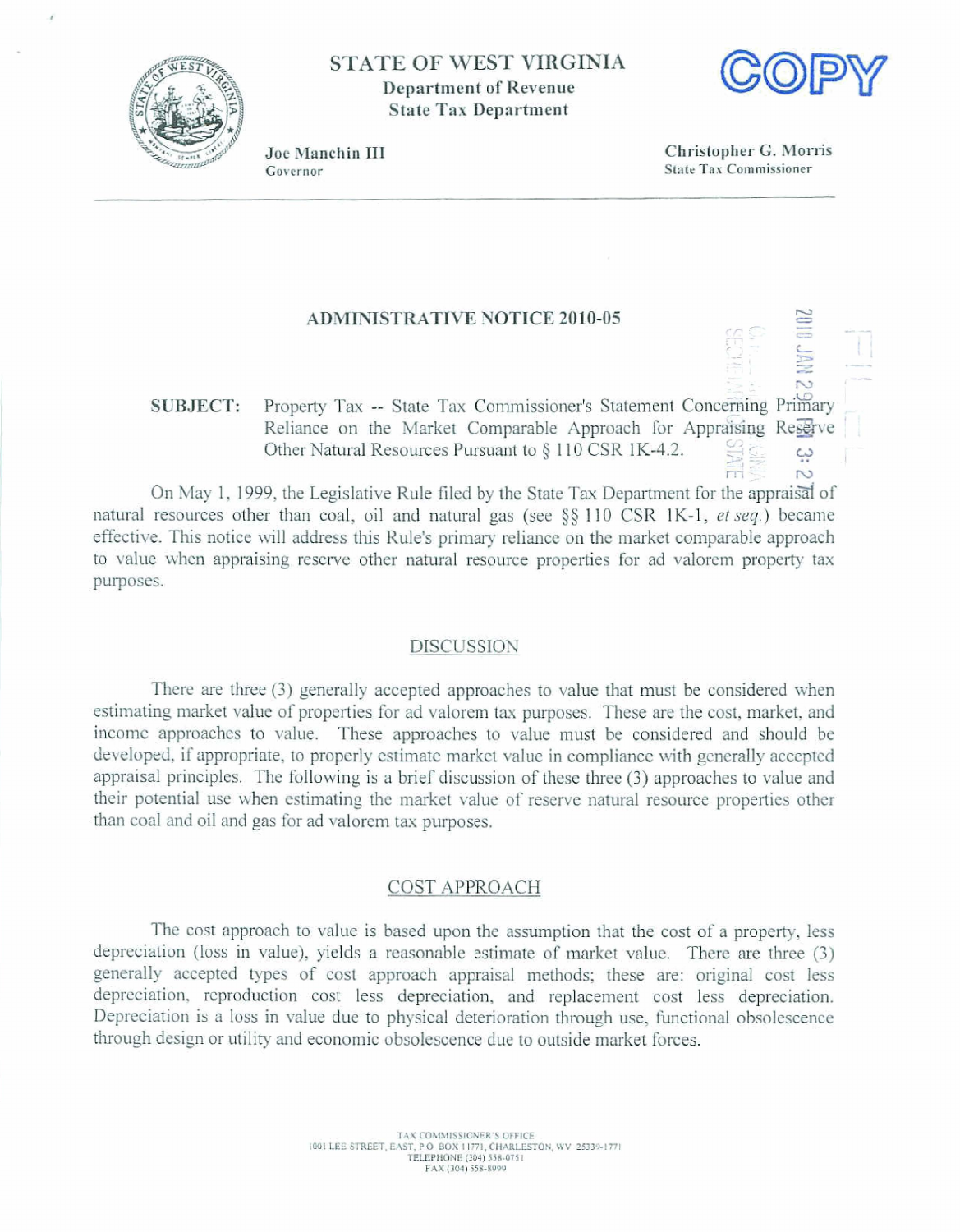# Administrative Notice 2010-05 Page 2

Original cost less depreciation is the cost of acquisition of a property less a loss in value due to physical deterioration. functional obsolescence and economic obsolescence. This approach is widely employed in the appraisal of "cost-based" regulated utilities. however it has a limited application when appraising reserve natural resource properties, as many of these types of properties were acquired years ago at substantially less than current market value.

Reproduction cost less depreciation is the cost of reproducing an esact replica of a property less physical deterioration, functional obsolescence, and economic obsolescence. This approach is employed in appraising one-of-a-kind properties such as works of art or special purpose properties. an example of which is the State's Capitol Building. Other mineral properties are a nonrenewable natural resource and therefore cannot be reproduced. Because of their nonrenewable nature, reserve natural resource properties do not lend themselves to development of a reproduction cost less depreciation appraisal.

Replacement cost less depreciation is the cost of replacing a property with one of like utility less physical deterioration and economic obsolescence. This approach is the most widely used of the three  $(3)$  cost approaches to value and is widely employed in the appraisal of commercial and industrial personal propcrty. Replacement cost has limited application, howcver. in the appraisal of nonrenewable natural resource properties, as the resource cannot. by its nature. be replaced. Hecause of their nonrenewable nature, reserve natural resource properties do not lend themselves to the development of rcplaccment cost new less depreciation appraisals.

# INCOME APPROACH

The income approach to value is based upon the assumption that a property is worth the future income, discounted to present worth, that it will generate for a prospective buyer. The income approach is widely used in the valuation of various types of income producing properties; however, the approach has limited application in valuing properties that do not produce an income stream. Reserve other natural resource properties do not readily producc an income stream and do not therefore readily lend themselves to application of an income approach valuation.

## MARKET APPROACH

The market approach to valuc is based upon the assumption that the recent sclling price of comparable properties, if properly analyzed and adjusted, will vield a reasonable estimate of current market value. Consistent with the above referenced Legislative Rule, the State Tax Department developed a market comparable approach for reserve other mineral properties. The Department has reviewed sales during at least the five  $(5)$  calendar years prior to the July 1<sup>st</sup> appraisal date of 2009 in various fashions and has constructcd measures of central tendency concerning sales transacted during the aforementioned period of time. These sales have been analyzed according to methods established in § 110 CSR 1K-4.2 for reserve other natural resource properties. Ihe Department published and filed final variables on August 28. 2009.